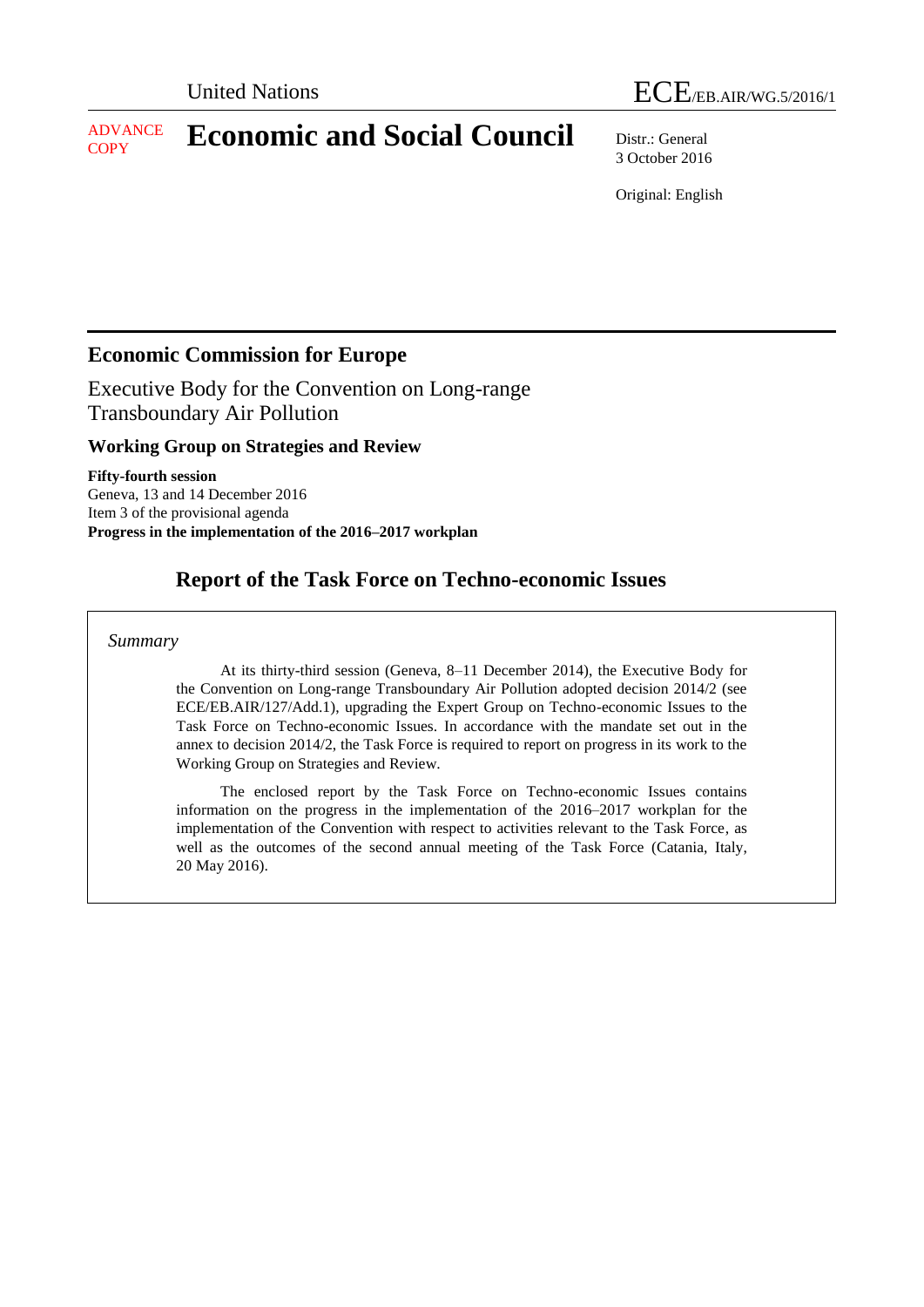## **I. Introduction**

1. The second annual meeting of the Task Force on Techno-economic Issues was held on 20 May 2016 in Catania, Italy, back to back with the first meeting of the Clearing House Evaluation Committee, held on 19 May at the same venue. As per decision 2014/2 of the Executive Body for the Convention on Long-range Transboundary Air Pollution, the Task Force is tasked with creating and maintaining a clearing house of control technology information for primary emissions of nitrogen oxides  $(NO<sub>x</sub>)$ , sulphur dioxide  $(SO<sub>2</sub>)$ , volatile organic compounds (VOCs) and particulate matter (PM), including short-lived climate pollutants (SLCPs), heavy metals and persistent organic pollutants (POPs) (clearing house).

2. The present document contains information on the second annual meeting of the Task Force and on the progress made in the implementation of the 2016–2017 workplan for the Convention (ECE/EB.AIR/133/Add.1) with respect to activities relevant to the Task Force.

### **A. Attendance**

3. The Task Force meeting gathered together 27 experts, including representatives from 12 Parties to the Convention: Azerbaijan, Belarus, Croatia, Finland, France, Germany, Italy, Netherlands, Portugal, Russian Federation, Serbia and Sweden.

4. Representatives of the the Federal Environment Agency of Germany, the French Environment and Energy Management Agency, the French-German Institute for Environmental Research at the Karlsruhe Institute of Technology and the Inter-professional Technical Centre for Studies on Air Pollution, in their capacity as members of the technical secretariat of the Task Force, attended the meetings. A representative of the United Nations Economic Commission for Europe (ECE) secretariat also participated. A representative of the European Integrated Pollution Prevention and Control (IPPC) Bureau established under the European Union Joint Research Centre was also present. The following organizations were also represented: the Energy Research Centre of the Netherlands; the European Association of Metals (Eurometaux); the European Automobile Manufacturers' Association; and the European Solvents Industry Group. The meetings were also attended by two experts from private companies.

5. Simultaneous English-Russian interpretation was provided by France to facilitate the participation of the Russian-speaking experts. The participation of three experts from the countries of Eastern Europe, the Caucasus and Central Asia and the representative of the secretariat was financially supported by France. All presentations delivered at the meetings, as well as other relevant documents, are available on the new Task Force website. 1

## **B. Organization of work**

6. Tiziano Pignatelli (Italy) and Jean-Guy Bartaire (France), co-Chairs of the Task Force on Techno-Economic Issues, chaired the Task Force's second annual meeting. Emmanuel Fiani (France) chaired the preceding meeting of the Clearinghouse Evaluation Committee.

7. The Director of the Department of Physics and Astronomy of the University of Catania, which hosted the meeting, welcomed the participants in an opening address. A

<sup>&</sup>lt;sup>1</sup> [Available](file://unece-fs1.unog.un.org/data/Shares/Groups/EHLM/APT/WGSR/WGSR%20sessions/WGSR54_2016/TFTEI%20TF%20report/Available) from: [http://tftei.citepa.org/en/2nd-tftei-meeting.](http://tftei.citepa.org/en/2nd-tftei-meeting)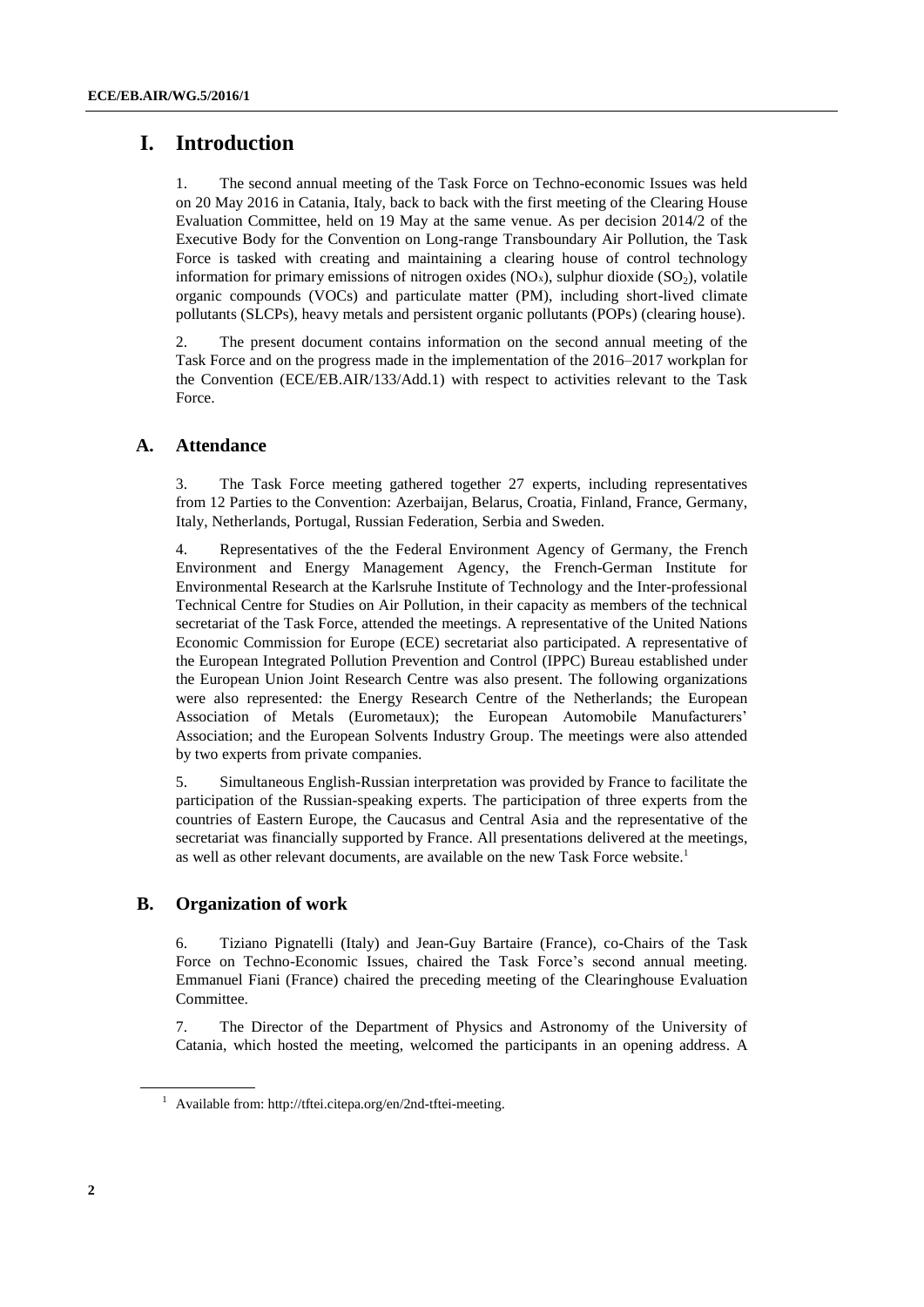representative of the ECE secretariat presented the main outcomes of the thirty-fifth session of the Executive Body for the Convention (Geneva, 2–4 May 2016).

8. The main objective of the meeting was to report on progress in the implementation of the workplan and to share updates on the work carried out by the technical secretariat, namely the development of the new website of the Task Force and the clearing house, as well as the activities related to the costs of mitigation of emissions of VOCs, and the related tool and techniques for the measurement and calculation of those emissions. Other issues considered included the draft guidelines for estimation and measurement of emissions of VOCs and developments regarding the implementation of best available techniques (BAT) in the countries of Eastern Europe, the Caucasus and Central Asia and the Russian Federation. A number of representatives from the European associations representing different industrial sectors provided additional information at the meeting.

## **II. Progress in the implementation of the 2016–2017 workplan for the Convention**

9. This section summarizes the status of progress in the implementation of activities assigned to the Task Force in the 2016–2017 workplan for the implementation of the Convention. The summaries are provided by workplan item.<sup>2</sup>

### **Item 2.2.1: Workshops to promote awareness and understanding of guidance documents under the Convention, in particular in countries of Eastern Europe, the Caucasus and Central Asia**

10. A workshop to promote the understanding and implementation of BAT across the ECE region with a focus on countries in transition (Berlin, 20–22 April 2016) was organized under the aegis of the Task Force. The workshop sought to increase awareness of the control techniques for emissions from stationary sources and mobile sources, in particular in countries of Eastern Europe, the Caucasus and Central Asia, and to strengthen the capacity of those countries to implement the latest, amended protocols to the Convention. 3

### **Item 2.2.2: Further development of a techno-economic tool as an evolution of the methodologies for evaluating costs in the large combustion plants sector**

11. The technical secretariat of the Task Force presented the evolution of the methodology developed for estimating costs in the large combustion plants (LCPs) sector, by applying the Emission Reduction Investment and Cost Calculation (ERICCa\_LCP) tool for  $NO<sub>x</sub>$ ,  $SO<sub>2</sub>$  and PM to LCPs larger than 50 megawatts (MW). The tool, which had been upgraded with regard to some features, fully implemented the methodology. It was now available for download from the Task Force website, along with a user manual, examples and other technical documentation. The technical secretariat expected to deliver demonstrations of the tools for its promotion in technical meetings and conferences in the near future. The Russian experts attending the meeting invited Task Force experts to demonstrate the methodology and the tool at a technical workshop to be held in the Russian Federation on a date and at a venue yet to be determined.

 $2\;\;$  In several cases the titles abbreviate or summarize much longer workplan items. For the full text of each item, see ECE/EB.AIR/133/Add.1.

<sup>&</sup>lt;sup>3</sup> The content and outcome of the workshop are reported in a separate document prepared for the consideration of the Working Group on Strategies and Review (ECE/EB.AIR/WG.5/2016/3).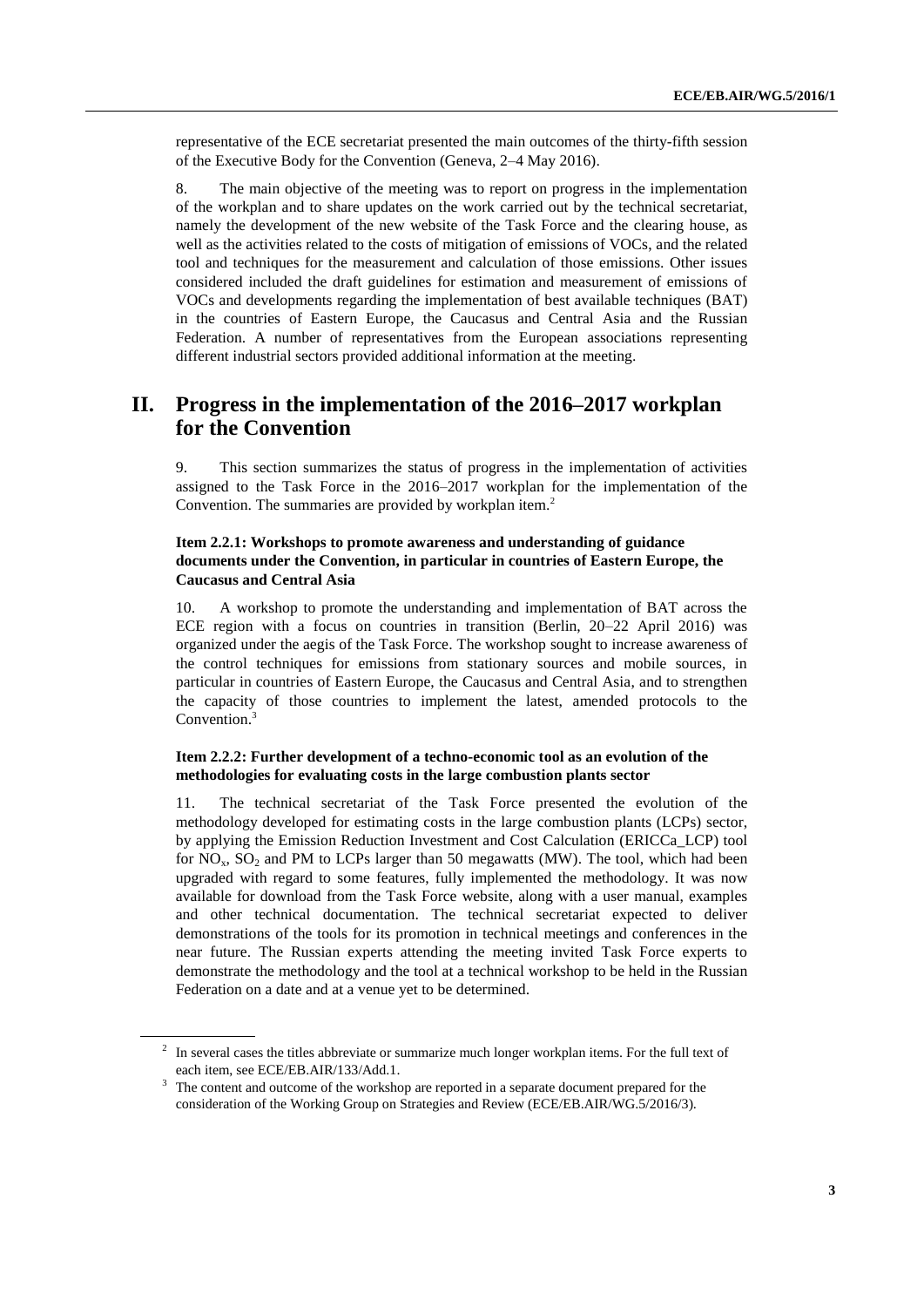### **Item 2.2.3: Promote the methodology and related tool for analysis of GAINS scenarios in countries of Eastern Europe, the Caucasus and Central Asia**

12. The methodology for the analysis of the Greenhouse Gas and Air Pollution Interactions and Synergies (GAINS) scenarios was presented at past meetings of the Task Force. The Italian co-Chair envisaged the opportunity to fully explain the features of the GAINS methodology, along with examples of its applications and demonstration of the related tool, during the joint meeting of the Task Force with the coordinating group on the promotion of actions towards implementation of the Convention in Eastern Europe, the Caucasus and Central Asia (Coordinating Group) in Saint Petersburg in October 2016. The discussion with and feedback from experts from Eastern Europe, the Caucasus and Central Asia would be essential for the consolidation, improvement and dissemination of the methodology and the related tool.

#### **Item 2.2.4: Collect and provide up-to-date data for cost modelling for BAT**

13. The Task Force collects data on costs for the implementation of BAT on a regular basis. At times, ad hoc technical meetings are organized with the experts of the International Institute for Applies Systems Analysis (IIASA) to provide new data on abatement technologies and related costs of implementation that could be implemented in the GAINS modelling process.

### **Item 2.2.7: Continue to develop and promote the regional clearing house of control technology**

14. The Chair of the Clearing House Evaluation Committee presented the progress made in developing the clearing house. The ultimate objective was to provide a common platform for the dissemination of information on BAT, including latest developments on emission reduction techniques, operating experience and feedback from plant operators. He described the organization of the clearing house and introduced the features of the platform. The clearing house would be accessible through a web page to experts and others who were interested.<sup>4</sup> The widest participation of experts from industrial sectors concerned with the implementation of emission abatement measures was envisaged in the Clearing House Evaluation Committee, with the aim of populating the clearing house with relevant documentation on abatement techniques. Experts were invited to submit new documents on abatement techniques for their review by the Evaluation Committee.

### **Item 2.2.8: Promote the Guidance document for estimation and measurement of VOCs emissions from activities covered by annex VI to the Gothenburg Protocol**

15. The technical secretariat presented its work on the review of the guidelines for estimation and measurement of emissions of VOCs. It reported on the comments and questions received from Belarus, which had been discussed in the margins of the thirty-fifth session of the Executive Body, and their analysis, which was in progress by the ad hoc drafting group established by the Task Force, per the request of the Working Group on Strategies and Review at its fifty-third session (Geneva, 15–17 December 2015; ECE/EB.AIR/WG.5/114, para. 9). Once the work was completed, the clarity of the guidelines was expected to be improved, where needed and appropriate. The questions posed by Belarus would be answered in the most comprehensive way possible before the summer break. The revised guidelines would be available for the consideration and adoption by the Working Group on Strategies and Review at its fifty-fourth session

<sup>4</sup> Se[e http://tftei.citepa.org/en/clearing-house-home.](http://tftei.citepa.org/en/clearing-house-home)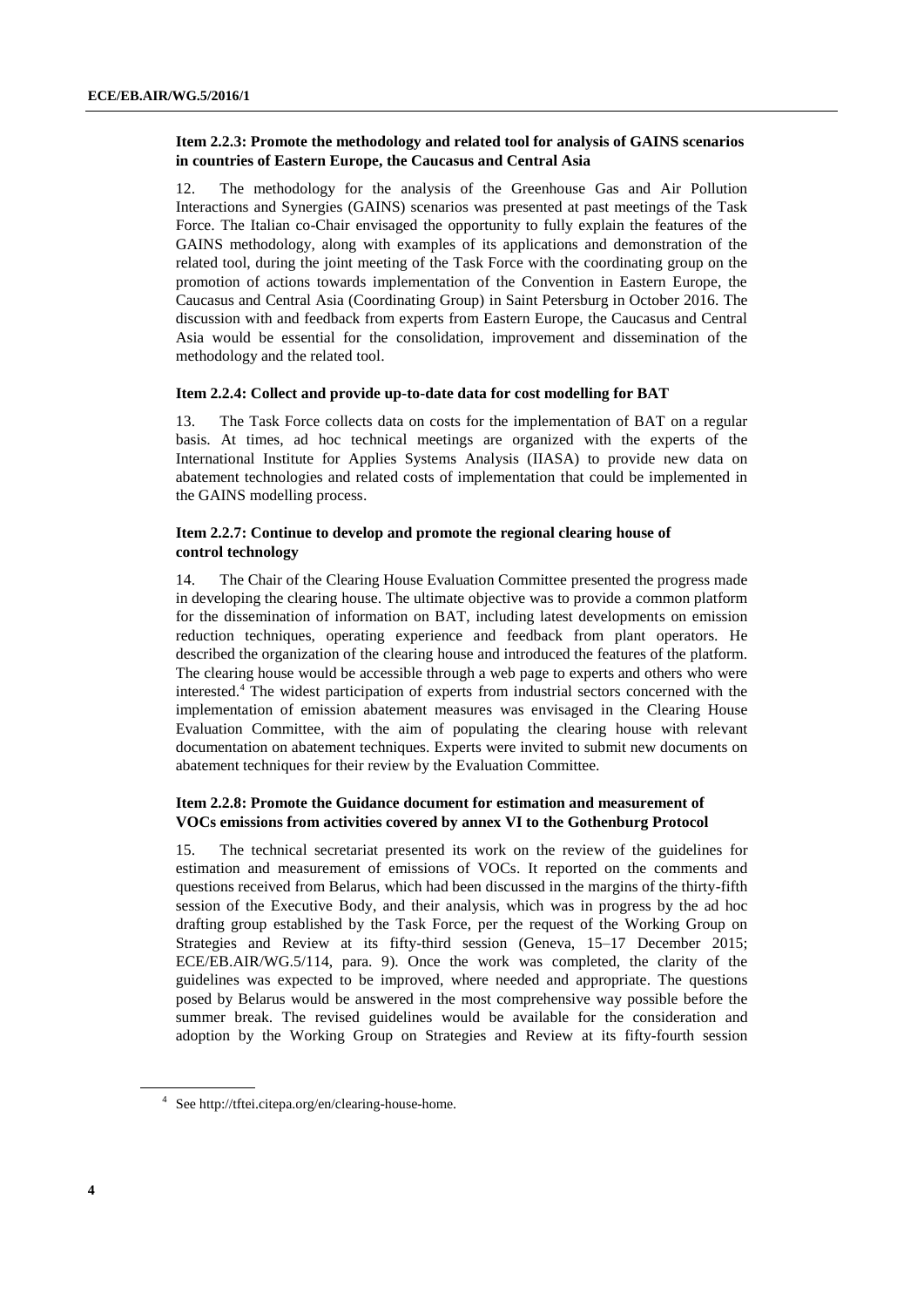(ECE/EB.AIR/WG.5/2016/4). Their eventual adoption by the Executive Body was expected at its thirty-sixth session (Geneva, 15–16 December 2016).

### **Item 2.2.9: Continue the work on the analysis of costs of VOCs emission reduction techniques in large industrial users of solvents**

16. The technical secretariat of the Task Force presented the work on the cost estimation of abatement technologies for VOCs. The work focused initially on two sectors: car manufacturing (painting); and packaging printing. The methodology developed was illustrated for both sectors. An ad hoc version of the ERICCa-VOC tool had been developed to implement the methodology and carry out the cost calculation. The ERICCa-VOC tool provided the total annual costs of emission abatement, total emissions abated and specific abatement costs (per kilogram VOCs abated).

## **III. Other relevant discussion points at the meeting**

17. In addition to the discussion on the workplan items, a number of other issues were discussed. The following paragraphs capture the main issues presented and discussed at the meeting.

18. Representatives of the Russian Federation, representing the Russian BAT Bureau and the All-Russian Research Institute for Environmental Protection (VNII Ekologiya, Moscow), illustrated the medium- to long-term strategy for the implementation of BAT in the Russian industrial system. The step-wise approach aimed at achieving compliance with the BAT requirements within the time horizon until 2040 of about 15,000 enterprises from a number of key industrial sectors, such as fuel and energy, cement, ceramics, glass, chemical and petrochemical industry, metallurgy, pulp and paper, as well as food production and livestock farming. BAT was being implemented through the development and publication of industry-specific BAT reference documents (BREFs). At the same time, a legal framework for the transition to BAT-based State permitting and regulation was progressively being developed and introduced. The Russian BAT Bureau acted as an interface between the ministerial authorities and the technical bodies developing the BREFs.

19. The representative of the Russian Federation, Chair of the Coordinating Group, presented the results of the pilot mercury release inventory in the Russian Federation. In the context of the Minamata Convention on Mercury, which the Government had signed in September 2014, the project sought to protect human health and the environment from adverse toxic influences of mercury. It had the ultimate objective of strengthening national capacity for the identification of mercury sources and their quantification, the monitoring of mercury releases and the development of priority actions to address relevant mercury issues. The main figures of the inventory in some key industrial sectors and from consumer products were provided.

20. The representative of Belarus spoke about POPs emissions in Belarus, highlighting relevant sources, regulation and provisions for the implementation of  $BAT - in$  particular the relevant emissions and the distribution of sources in the inventory for the main POPs covered by annexes II and III of the Protocol on POPs. Those included polychlorinated biphenyl (PCB), hexachlorobenzene (HCB), polychlorinated dibenzodioxins (PCDD), polychlorinated dibenzofurans (PCDF), and polycyclic aromatic hydrocarbon (PAH). A national POPs management system had been elaborated and its implementation was in progress. Nevertheless, improvements were necessary in order to assess progress in the implementation of the Protocol on POPs, in particular with regard to reporting and estimating POPs releases from stocks, which was difficult owing to the lack of a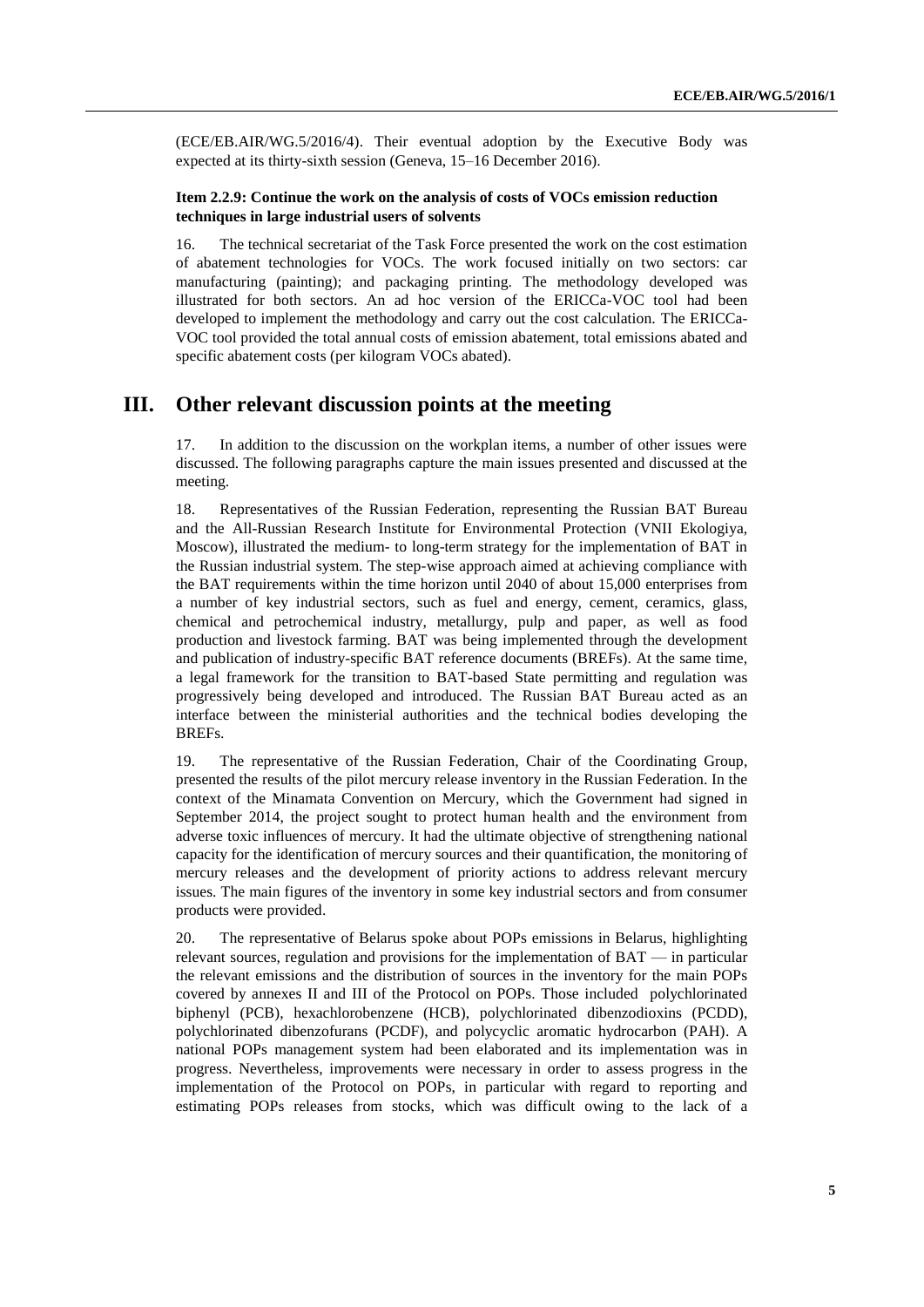methodological procedure. There was also a need for an update of the Guidance Document on Best Available Techniques to Control Emissions of POPs from Major Stationary Sources (ECE/EB.AIR/2009/14).

21. The Eurometaux representative outlined the association's activities on scientific and regulatory issues related to metals in the environment. There was a scientific basis underlying the technical work of Eurometaux, promoting science-based risk and hazard assessments. She described the structure of the draft European Union BAT conclusions for the non-ferrous metals industries, 5 and presented the activities to improve the related BREF, carried out together with the Industrial Emissions Alliance. Those activities comprised a proposal for a methodology to derive BAT-associated emission levels. She also illustrated, through a case study, the attempt to link the European Union regulations concerning the Registration, Evaluation, Authorisation and Restriction of Chemicals (REACH)<sup>6</sup> and Classification, Labelling and Packaging<sup>7</sup> with the Industrial Emissions Directive<sup>8</sup> by using the information from REACH to ensure the safe use of chemicals. Furthermore, she noted that diffuse sources had recently been the subject of discussion in the Organization for Economic Cooperation and Development with regard to their inclusion in pollutant release and transfer registers.

22. The representative of the European Automobile Manufacturers' Association detailed the use of solvents and the implementation of BAT in motor vehicle paint shops. He described the process of coating in car manufacturing, highlighting that less than 0.5 per cent of the total non-methane VOC emissions in the European Union were caused by vehicle coating and that such emissions had shown a continuously decreasing trend in the past 10 years. Regarding emission abatement in the coating process, the substitution of water-based for solvent-based paints was considered to be a fundamental change. He evaluated the different VOCs reduction measures in terms of their advantages and tradeoffs, but concluded that, while VOCs emissions had been halved in the past 10 years, achievable emission reductions were different for existing and new installations, so further reductions of VOCs emissions were likely to be slow and very costly.

23. The representative of the European Solvents Industry Group said the Group's activities were coordinated with a number of other European associations dealing with solvents in several industry sectors. In particular, the Group was involved in the preparation of position papers, the preparation of VOCs inventories for solvents, working with individual EU member States to improve the quality of their national inventories, and the preparation of proposals for European Union directives, such as the EU Directive on

<sup>&</sup>lt;sup>5</sup> Following the meeting, Commission implementing decision (EU) 2016/1032 of 13 June 2016 establishing BAT best available techniques (BAT) conclusions, under Directive 2010/75/EU of the European Parliament and of the Council, for the non-ferrous metals industries, were issued.

<sup>6</sup> Regulation (EC) No 1907/2006 of the European Parliament and of the Council of 18 December 2006 concerning the Registration, Evaluation, Authorisation and Restriction of Chemicals (REACH), establishing a European Chemicals Agency, amending Directive 1999/45/EC and repealing Council Regulation (EEC) No 793/93 and Commission Regulation (EC) No 1488/94 as well as Council Directive 76/769/EEC and Commission Directives 91/155/EEC, 93/67/EEC, 93/105/EC and 2000/21/EC.

<sup>7</sup> Regulation (EC) No. 1272/2008 of the European Parliament of the of the Council of 16 December 2008 on classification, labelling and packaging of substances and mixtures, amending and repealing Directives 67/548/EEC and 1999/45/EC, and amending Regulation (EC) No. 1907/2006.

<sup>8</sup> Directive 2010/75/EU of the European Parliament and of the Council of 24 November 2010 on industrial emissions (integrated pollution prevention and control).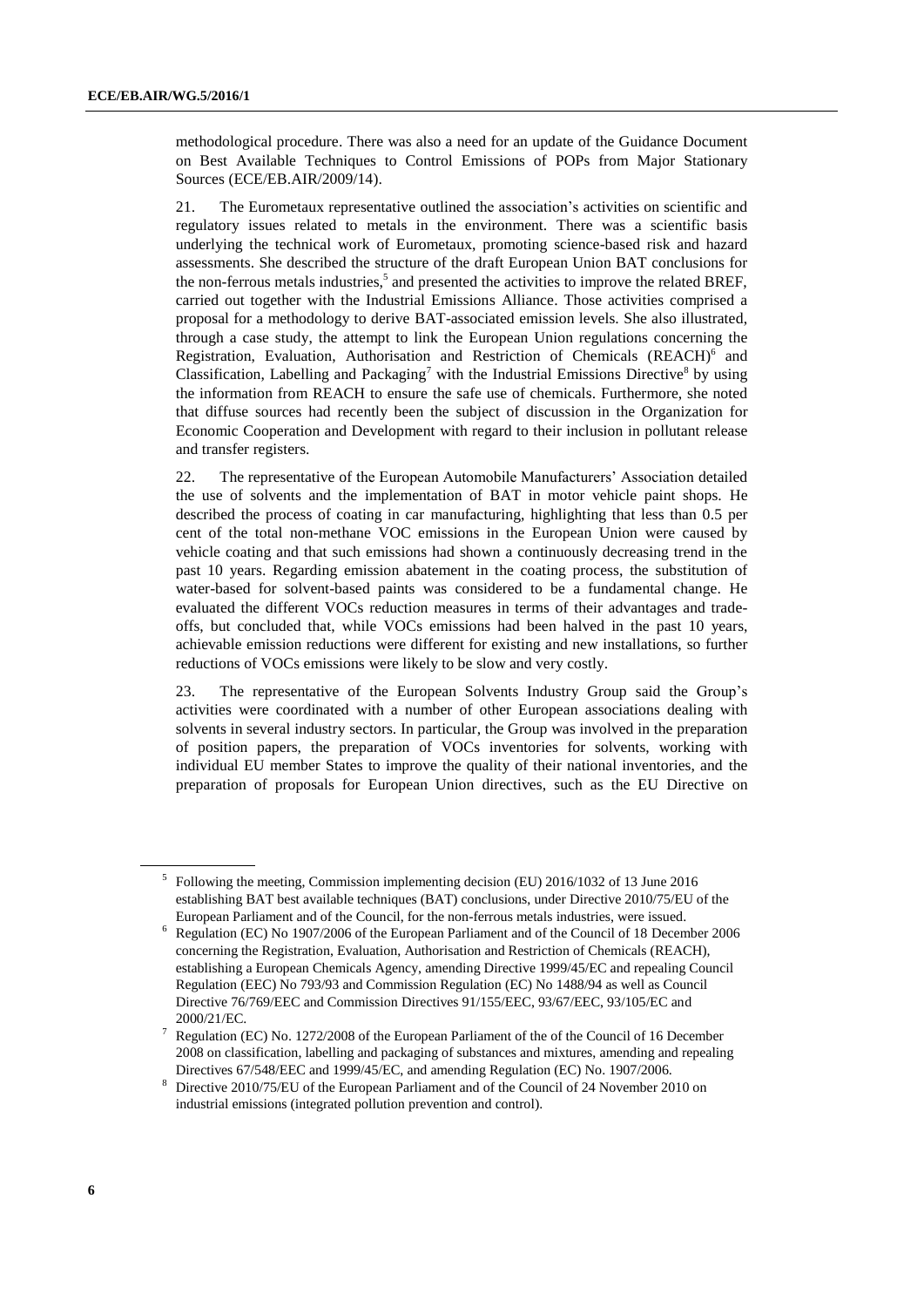Decorative Paints.<sup>9</sup> The Group intended to cooperate actively with the Task Force and other technical bodies established under the Convention, like the Task Force on Emission Inventories and Projections and the Centre for Integrated Assessment Modelling. In particular, further cooperation with the Task Force would be developed with regard to costs of implementing emission controls. It was planned to provide a link from the Group's website to the Task Force website. The Task Force co-Chairs and technical secretariat had been invited to participate in the meeting of the European Solvents VOCs Coordination Group to present and present the relevant activities of the Task Force.<sup>10</sup>

24. The technical secretariat presented progress on the revision of the European Union BREF document on surface treatment using organic solvents, along with the timetable for the document's revision. In the BREF, the main sectors and sub-sectors were listed along with the new activities, like polyurethane (PU) and polyvinyl chloride (PVC) textile or fabric coating and impregnation using N,N-dimethylformamide (DMF), other coating processes for the production of self-adhesive labels, lamination film, paper foil and synthetic film. The review process would make use of plant-specific questionnaires, with a view to gathering the necessary data and information, including on: emissions to air; VOCs as part of total emissions, in waste gases and as fugitive emissions; dust, where relevant; substances of very high concern (SVHC);  $NO<sub>x</sub>$  and carbon monoxide from thermal waste gas treatment; VOCs emissions to water SVHC and metals; water and energy consumption. The review process was ultimately aimed at updating the currently available information on abatement techniques.

25. The Portuguese co-Chair of the Task Force on Reactive Nitrogen delivered a presentation on good practices to strengthen the implementation of air pollution-related policies, strategies and measures. She reminded the members of the Task Force on Techno-Economic Issues of the ultimate objective of the Task Force on Reactive Nitrogen, as stated in Executive Body decision 2007/1, namely "the long-term goal of developing technical and scientific information, and options which can be used for strategy development across the ECE to encourage coordination of air pollution policies on nitrogen in the context of the nitrogen cycle." The main topics addressed by the Task Force were the mitigation of agricultural nitrogen, the development of regional nitrogen budgets, the assessment of the relationships between nitrogen and food choices, awareness and knowledge building in countries of Eastern Europe, the Caucasus and Central Asia, and catalytic activity on nitrogen for use by other bodies outside the Convention. She also reported on the status and future perspectives of the ECE Framework Code for Good Agricultural Practice for Reducing Ammonia Emissions (ECE/EB.AIR/129), which would be updated annually to take into account new technology and new information. The Task Force on Reactive Nitrogen hoped to increase cooperation with the Task-Force on Techno-Economic Issues in areas of common interest.

26. A member of the technical secretariat reported on the ongoing discussion within the cross-cutting working group on semi-volatile organic compounds (SVOCs) emissions established under the Task Force on Measurement and Modelling and the Task Force on Emission Inventories and Projections concerning the definition of PM. The condensable fraction of VOCs, which was only partially included in the emission inventories, was the main issue of concern. She warned about the potential consequences of a redefinition of the fractions comprised in PM, considering the comparison with the emission limit values

<sup>9</sup> [Directive 2004/42/EC](http://eur-lex.europa.eu/legal-content/EN/TXT/?uri=CELEX:32004L0042) of the European Parliament and of the Council of 21 April 2004 on the limitation of emissions of volatile organic compounds due to the use of organic solvents in decorative paints and varnishes and vehicle refinishing products and amending Directive 1999/13/EC.

<sup>&</sup>lt;sup>10</sup> A second presentation on "Solvent VOCs emissions in the European Union 2008–2013 and future work" (not delivered at the meeting) was made available on the Task Force website.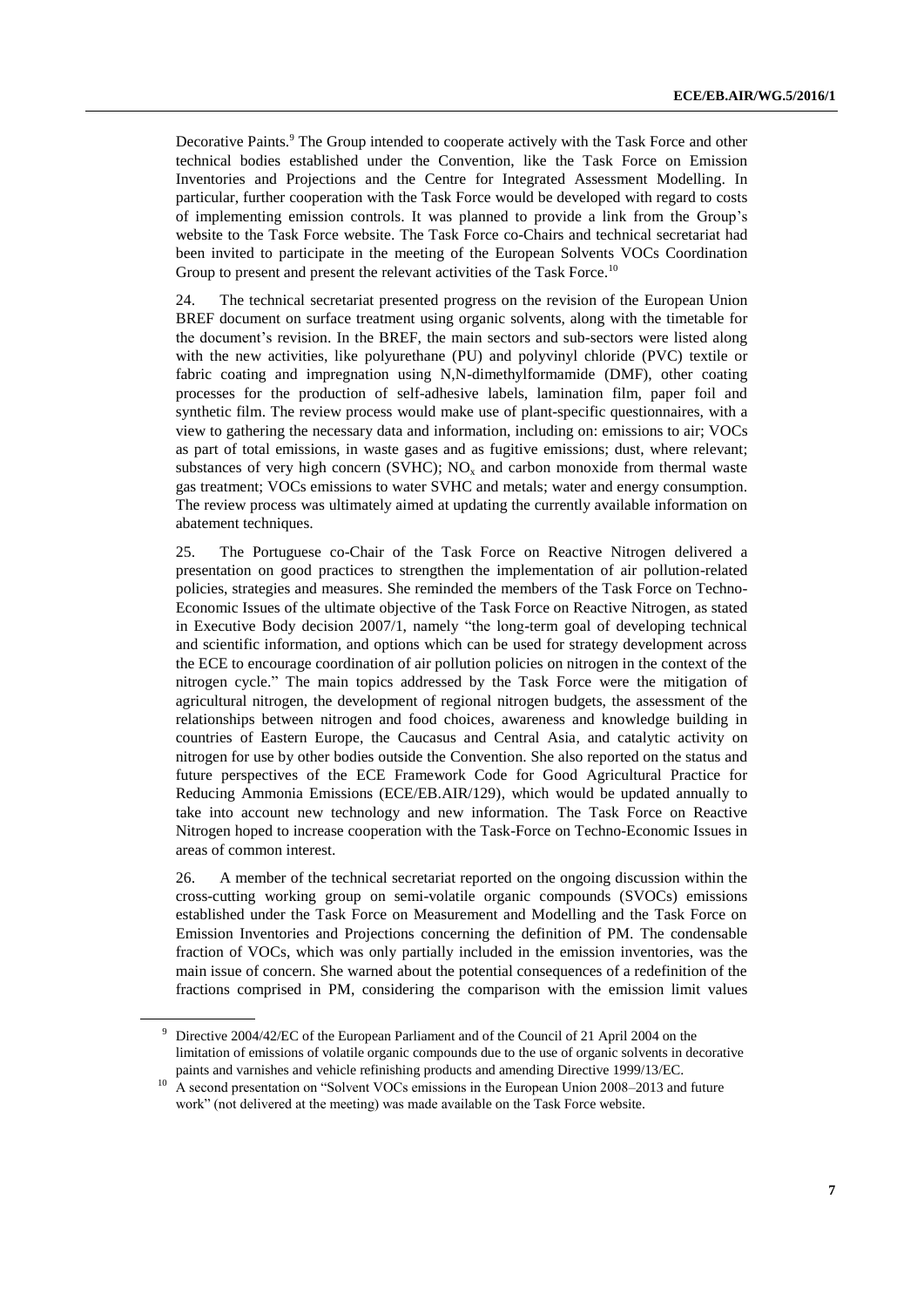established in the annexes to the Protocol to Abate Acidification, Eutrophication and Ground-level Ozone (Gothenburg Protocol). The issue was referred to the attention of the Working Group on Strategies and Review, if deemed relevant to discuss further in that forum.

27. From the discussion held at the second annual meeting and the review of the activities carried out by the Task Force, the following key points can be highlighted:

(a) Countries in Eastern Europe, the Caucasus and Central Asia need further technical support in the framework of the Convention to facilitate their accession to or ratification of the most recent protocols;

(b) Belarus requested the review and update the Guidance Document on Best Available techniques to Control Emissions of POPs from Major Stationary Sources (ECE/EB.AIR/2009/14);

(c) Countries in Eastern Europe, the Caucasus and Central Asia have shown interest in the support offered by the Task Force concerning the implementation of BAT, especially for the implementation of an integrated permitting system in their countries;

Countries in Eastern Europe, the Caucasus and Central Asia and the Russian Federation have shown interest in the clearing house as a platform to share relevant information on technologies;

(e) Industry representatives have demonstrated interest in the development of tools for calculating the costs of implementing control measures or technologies. Related tools supporting cost calculations might facilitate the further implementation of the BAT in the ECE region.

## **IV. Further implementation of the 2016–2017 workplan**

28. The French co-Chair of the Task Force introduced the key elements for discussion on future priorities for the Task Force activities in the 2016-2017 workplan. There was a need for further work on the following items:

(a) The development of the clearing house;

(b) Training and demonstration projects on BAT and integrated permitting, with due regard to the needs of the countries in Eastern Europe, the Caucasus and Central Asia;

(c) The development of a cost methodology for VOCs and related tools;

(d) Collaboration with the European IPCC Bureau located in Seville, Spain;

(e) Exploring collaboration with other international organizations (outreach activities);

(f) Exploring the potential impact of changes in PM definition on the efficiency of abatement techniques (with the purpose of advising the Working Group on Strategies and Review on potential consequences);

(g) Bringing to the attention of the Working Group on Strategies and Review the request of Belarus for the revision of the Guidance Document on Best Available Techniques to Control Emissions of POPs from Major Stationary Sources;

(h) Maintaining contacts and further collaborating with the Task Force on Reactive Nitrogen and other technical bodies of the Convention.